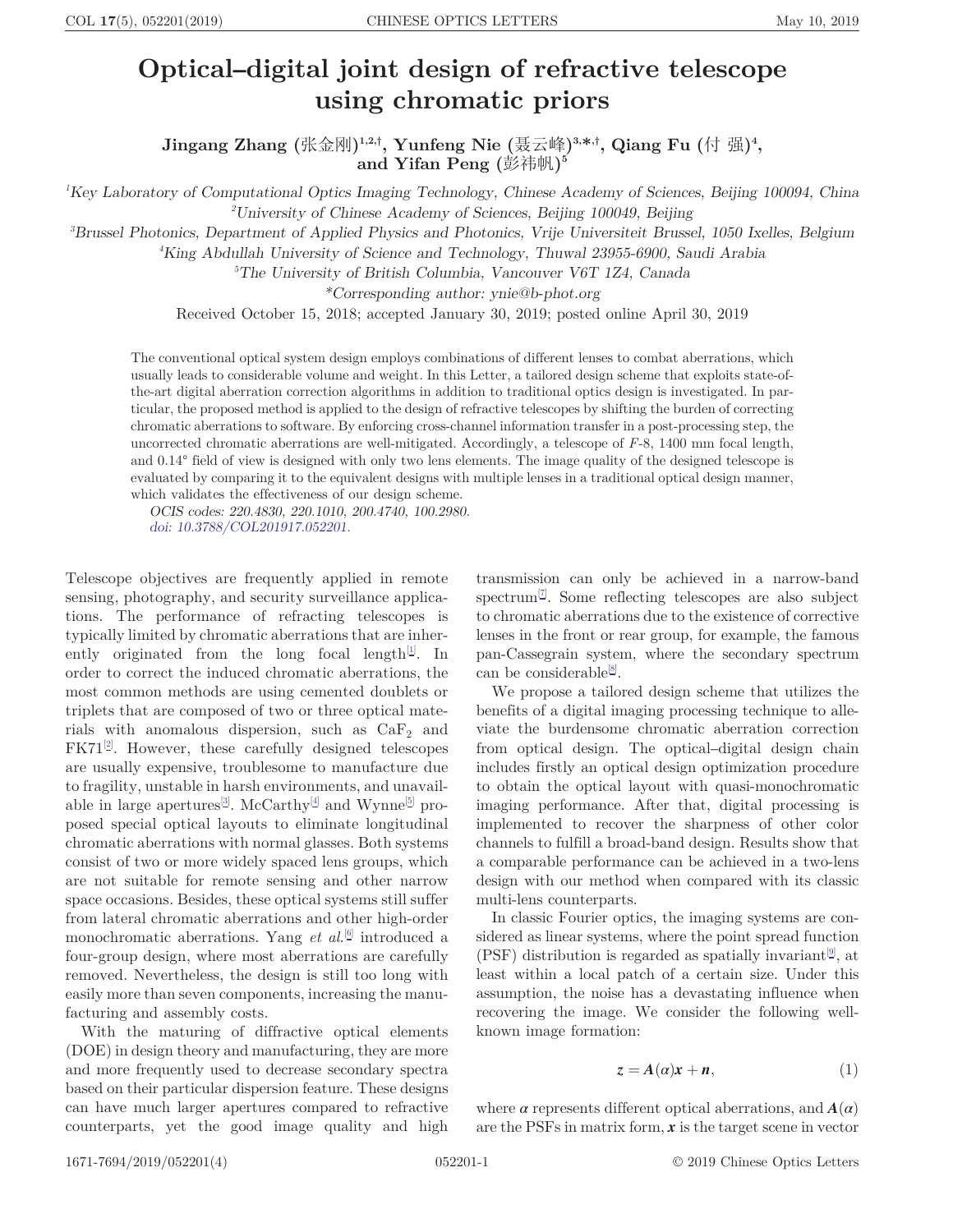<span id="page-1-0"></span>

Fig. 1. Imaging model is the comprehensive impact of the target scene, PSF, and noise.

form,  $\boldsymbol{n}$  stands for various noise in the image formation, and z is the obtained image on the detector.

The image formation model is shown in Fig. 1. Different optical aberrations lead to different pattern distributions in PSFs and degrade the captured images in different ways.

The digital correction of optical aberrations therefore becomes solving an inverse problem, expressed as

$$
\min_{x} \frac{1}{2} \|z - A(\alpha)x\|_2^2 + \Gamma(x),\tag{2}
$$

where the first term is the data fitting that describes the deviation between the target and captured image, and the second term is a set of natural image priors, for example, total variation prior  $\mu \|\nabla x\|_1$ , with  $\nabla$  as the gradient operator<sup>[\[10\]](#page-3-0)</sup>. When mentioning a specified channel c, x is substituted by  $i_c$ . Generally, this can be solved effectively by the alternating direction method of multipliers  $(ADMM)^{[11]}$  $(ADMM)^{[11]}$  $(ADMM)^{[11]}$ .

Recently, one new cross-channel prior proposed by Heide *et al.*<sup>[[12,13\]](#page-3-0)</sup> has shown that this term can be represented mathematically in the regularization term, which can be expressed as

$$
\sum_{m \neq r} ||\boldsymbol{i}_r \cdot \nabla \boldsymbol{i}_m - \boldsymbol{i}_m \cdot \nabla \boldsymbol{i}_r||_1, \tag{3}
$$

where  $\mathbf{i}_r$  is the reference sharp channel, and  $\mathbf{i}_m$  stands for the specified image channel with different blur kernels. The core of using cross-channel prior to digitally correct the chromatic aberrations lies in the fact that the edges in natural images share the same locations for different color channels. The assumptions are

$$
\boldsymbol{i}_r \cdot \nabla \boldsymbol{i}_m \approx \boldsymbol{i}_m \cdot \nabla \boldsymbol{i}_r \Leftrightarrow \boldsymbol{i}_r / \nabla \boldsymbol{i}_r \approx \boldsymbol{i}_m / \nabla \boldsymbol{i}_m. \tag{4}
$$

The mathematical forms of the cross-channel prior in Eqs. (3) and (4) are approximations of the fact that flat regions and luma changes in sharp images show a relatively lower energy, but chroma changes (chromatic aberrations) are penalized in a sparsity regularization term. Details can be found in Refs. [[12,13\]](#page-3-0).

In the implementation, we use the state-of-the-art blind deconvolution algorithm to resolve the latent images that are not corrected optically <sup>[\[14\]](#page-3-0)</sup>. Notice that unlike other work that enforces the cross-channel information sharing as an additional prior term (e.g., Refs. [\[12](#page-3-0),[13\]](#page-3-0)), this method includes the cross-channel information transfer in the data fitting term, as represented in Eq. (4). This property leads to much stronger pixel-wise fitting that is especially beneficial in our application scenarios where one of the color channels is sharp, while others are significantly blurred. Refer to the original Letter for more details:

$$
\boldsymbol{\Gamma}(\boldsymbol{i}_c) = \sum_{m \neq r} ||\boldsymbol{Di}_m \cdot \boldsymbol{i}_r - \boldsymbol{Di}_r \cdot \boldsymbol{i}_m||_1,\tag{5}
$$

where the convolution matrix implements the first derivatives in the  $x$  and  $y$  directions of the image.

In essence, we design the telescope at a specific wavelength (e.g., 550 nm) within a narrow spectrum, which results in a well-corrected image in one color channel (e.g., green). This sharp channel is a reference channel that benefits the information sharing to the other two color channels; hence, the residual chromatic aberrations can be digitally corrected by a post-processing step.

It is worth noting that the reference wavelength is not constrained at one specific wavelength, but any wavelength in the given range. This drastically extends the design space in the optical optimization stage, which also leads to easier correction for other optical aberrations.

We demonstrate this design scheme with a telescope design. The specifications of the proposed telescope are listed in Table 1. Instead of using the typical 486 nm, 587 nm (primary), and 656 nm as the representative wavelengths for the visible spectrum, our method requires only a quasi-monochromatic wavelength, and in our case 600–650 nm is selected as the desirable spectrum. Therefore, both the longitudinal and lateral chromatic aberrations are greatly reduced. Two lenses using normal glasses ZF8 and LaK3 are chosen to form the compact form factor with a more than 1000 mm back focal length, thereby providing an optimal layout for where volume and weight constraints are prominent in practice. As a result, the total length is less than 1300 mm, indicating a compact form factor.

Table 1. Specifications of the Exemplary Telescope

| <b>Items</b>        | Specifications                                            |
|---------------------|-----------------------------------------------------------|
| Focal length        | 1400 mm                                                   |
| <i>F</i> -number    | 8                                                         |
| Field of view       | $1.16^{\circ}$                                            |
| Wavelengths         | $486 \text{ nm}, 587 \text{ nm}$ (primary),<br>and 656 nm |
| Back focal length   | $>1000$ mm                                                |
| Pixel size          | $5.5 \,\mathrm{\mu m}$                                    |
| Detector resolution | $4096 \times 3072$                                        |
| Pixel format        | Bayer RGB                                                 |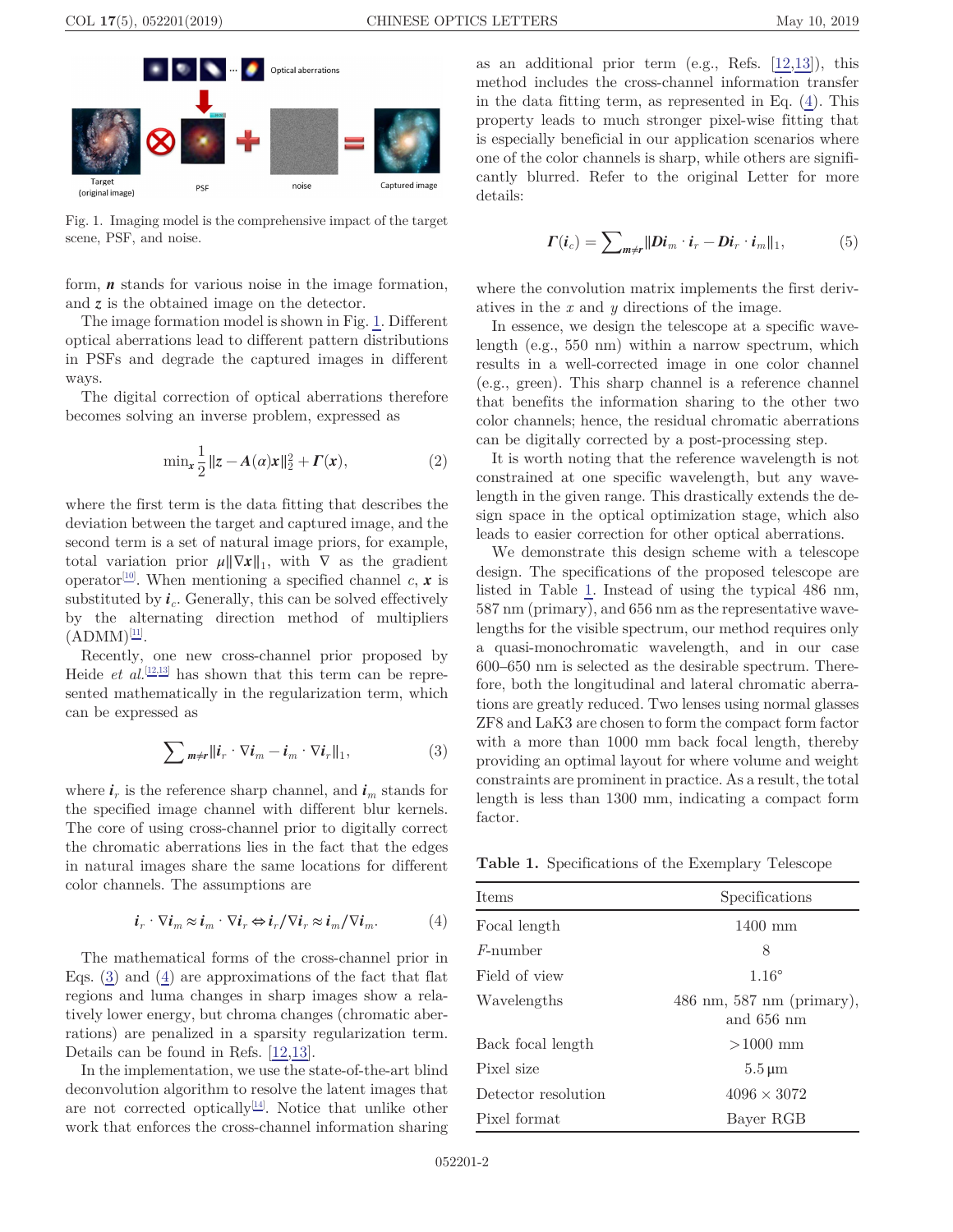

Fig. 2. Schematic layout of the proposed optical system.

Figure 2 shows the schematic layout of the proposed optical system. All of the surfaces are spherical except the fourth surface, which is a conic surface  $(k = 0.853)$ . From the perspective of the modulation transfer function  $(MTF)$  curves shown in Fig.  $3$  and the spot diagram shown in Fig.  $4(a)$ , respectively, we see that ours achieves approximately a diffraction limited performance. It is not surprising to see significant performance drop if this system works in the entire visible spectrum [Fig. 4(b)]. We leave such chromatic aberrations to be corrected in the digital processing program.

For comparison, we use Wynne's methods<sup>[[5\]](#page-3-0)</sup> to design the telescope for the same specifications. The final optimized result (shown in Fig. 5) uses four groups of cemented apochromatic triplets and doublets to obtain a comparable imaging performance compared with the proposed design. The image quality is evaluated in terms of spot diagram, as shown in Fig. 6. In addition, the total length is about 1600 mm, which is longer than our proposed design. Notice that the design is to eventually work in the



Fig. 3. MTF performance at 633 nm of the exemplary design using the joint method before digital processing.



Fig. 4. (a) Spot diagram of the quasi-monochromatic design using the proposed joint method. (b) Spot diagram of the visible spectrum using the conventional design method. The scale difference shows the considerable chromatic aberrations that are unnecessary to correct by using the proposed joint method.



Fig. 5. Classic design using Wynne's method $[5]$  $[5]$  to achieve a comparable design under the same specifications in Table [1.](#page-1-0)



Fig. 6. Spot diagram of the visible spectrum using Wynne's design after optimization.

visible spectrum, and therefore, we compare the image performance of our design and the Wynne design in simulation. We simulate the raw images and add Gaussian noise with a variance of 0.005 for both designs in Zemax with the image simulation function, as shown in Figs.  $7(a)$ and [7\(b\),](#page-3-0) respectively. We apply our digital correction algorithm on the raw image as explained by Eqs.  $(1)$  $(1)$ – $(5)$  $(5)$ . The image quality is significantly improved, as shown in Fig. [7\(c\)](#page-3-0). The zoom-in patches illustrate details for better visualization. We calculate the peak signal-to-noise ratio (PSNR) with respect to the original input image for quantitative comparison. For the Wynne design, the PSNR is 22.7 dB, and, for ours with digital correction, PSNR is improved to 24.8 dB. This indicates that our joint design shows better image quality compared to the conventional design with Wynne's method but with many fewer optical components in the hardware.

We have run the same tests for different source images, and our method has consistent performance in terms of PSNR. On the other hand, we believe it is more reasonable to test the results with quantitative image quality metrics, e.g., MTF. We use the 12233 chart of International Organization for Standardization (ISO) as a standard input for image quality evaluation. Accordingly, the slanted-edge analysis method is used<sup>[\[15\]](#page-3-0)</sup>. The blurred image from the quasi-monochromatic design is shown in Fig. [8\(a\)](#page-3-0), and the resolved image is revealed in Fig. [8\(b\)](#page-3-0). A selected window patch on the same position of both images is used to implement the MTF evaluation. As shown in Fig. [9,](#page-3-0) the results demonstrate the viability of the deconvolution